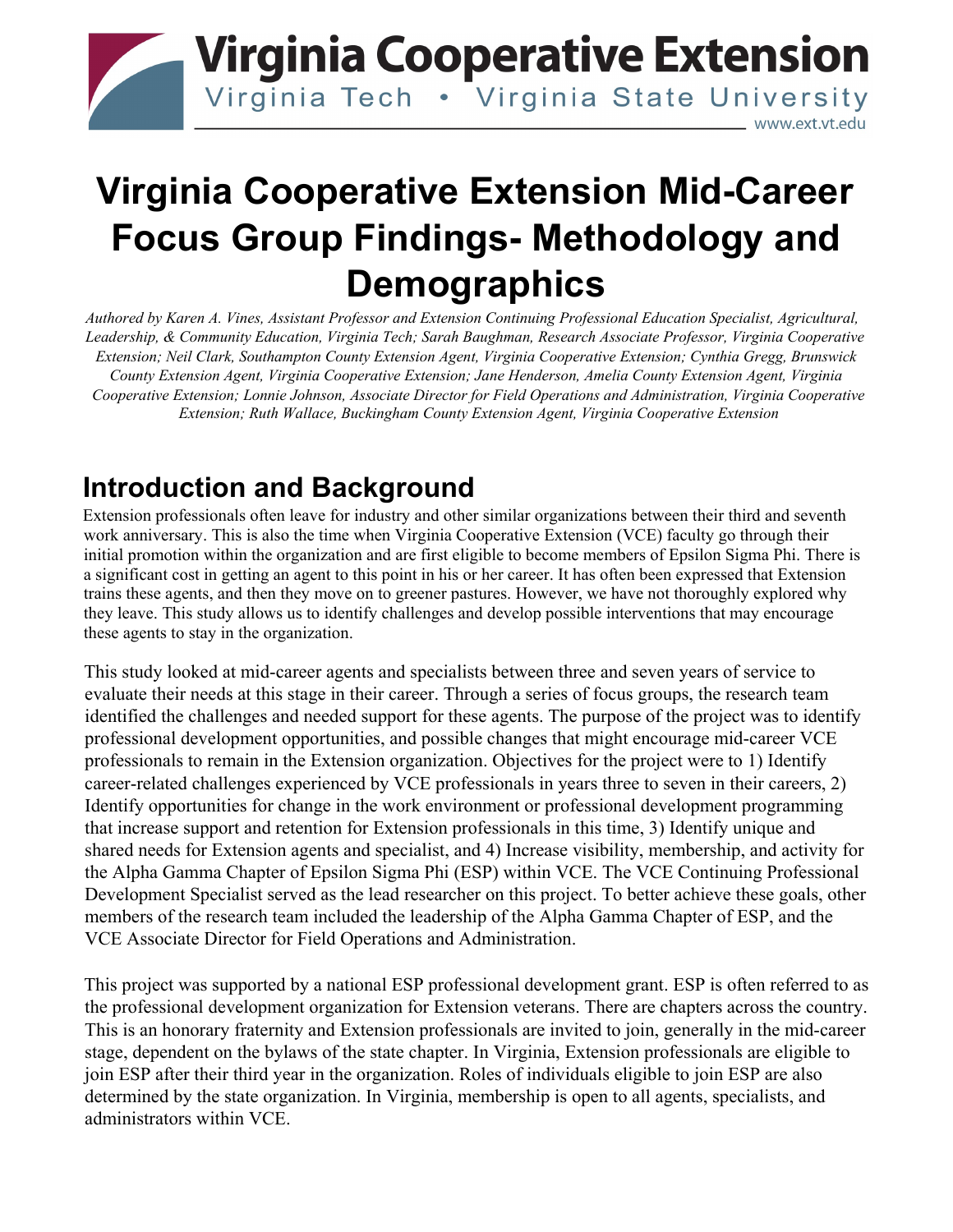This project was divided into four categories. These are 1) competency areas, 2) sources of stress, 3) role of needs assessment in work, and 4) mentoring and support. Warm-up questions provided demographic data for the project. This project was deemed "not human subjects research" by the Virginia Tech Institutional Resource Board. This publication provides the background, methodology, and demographics for this project. Specific reports are provided for each category.

### **Methods**

A list of all VCE agents and specialists between years three and seven of service was obtained from the College of Agriculture and Life Sciences on November 3, 2020 (N=131). This list was divided into agents (n=95) and specialists (n=36). Each of these groups were divided again based on whether the agents had been promoted or the specialists were considered either tenure-track or non-tenure track. From each of these individuals, eight were randomly selected using the random number generator in Excel from the two specialist groups and sixteen from each agent group to receive an invitation to participate in a focus group. The invitation included a link to a Doodle poll where the invitee could indicate their availability. If someone declined, the next potential participant on the appropriate list was invited to join and given the option to participate in the Doodle poll. Focus group sessions were assigned for the appropriate groups based on availability based on the responses to the Doodle poll to achieve six to eight participants in each of the six focus group sessions.

The focus group script was developed by the research team to achieve the intended objectives guided by prior work on the topic. The script is included as the Appendix of this document. Two members of the research team presided over each focus group, one conducting the focus group and the second serving as an observer, note-taker, providing synopsis and asking clarifying questions when needed. Sessions were conducted via Zoom with a recording and transcript provided for each session.

The lead researcher did a rough edit on the transcript following the session. Then the other member of the research team associated with that session reviewed and revised the transcript. The transcripts were provided to focus group participants for further cleaning in a Google drive for a week. Final transcripts were loaded into Atlas.ti© and coded by question using emerging codes.

At the conclusion of the focus group sessions, the research team met to discuss their observations from their focus group. Each of the four sessions focused on one of the categories. An overview of the demographics was developed by the research lead and reviewed in the first of the research teams discussions. Research team discussions were conducted, recorded, and transcribed via Zoom. The lead researcher cleaned the transcripts and provided them to the research team for their further review and revision. Final transcripts were loaded into Atlas.ti© and coded again by question and using emerging codes attributed to the research team.

# **Demographics**

The six focus group sessions were conducted between February 25 and March 12, 2021. A total of 32 Extension professionals participated in the session. Of these, 24 participants were agents, and eight participants were specialists.

The average years of service in VCE across the focus group participants was 5.22 years and median of 5 years. The range of years reported was from two to nine years. Two individuals did not indicate their years of service. Another individual exceeded the inclusion criteria at nine years of service. This was not identified until the focus group was underway so they participated and are included in the responses. Another reported being at 7.5 years which was probably due to the delay between receiving the list and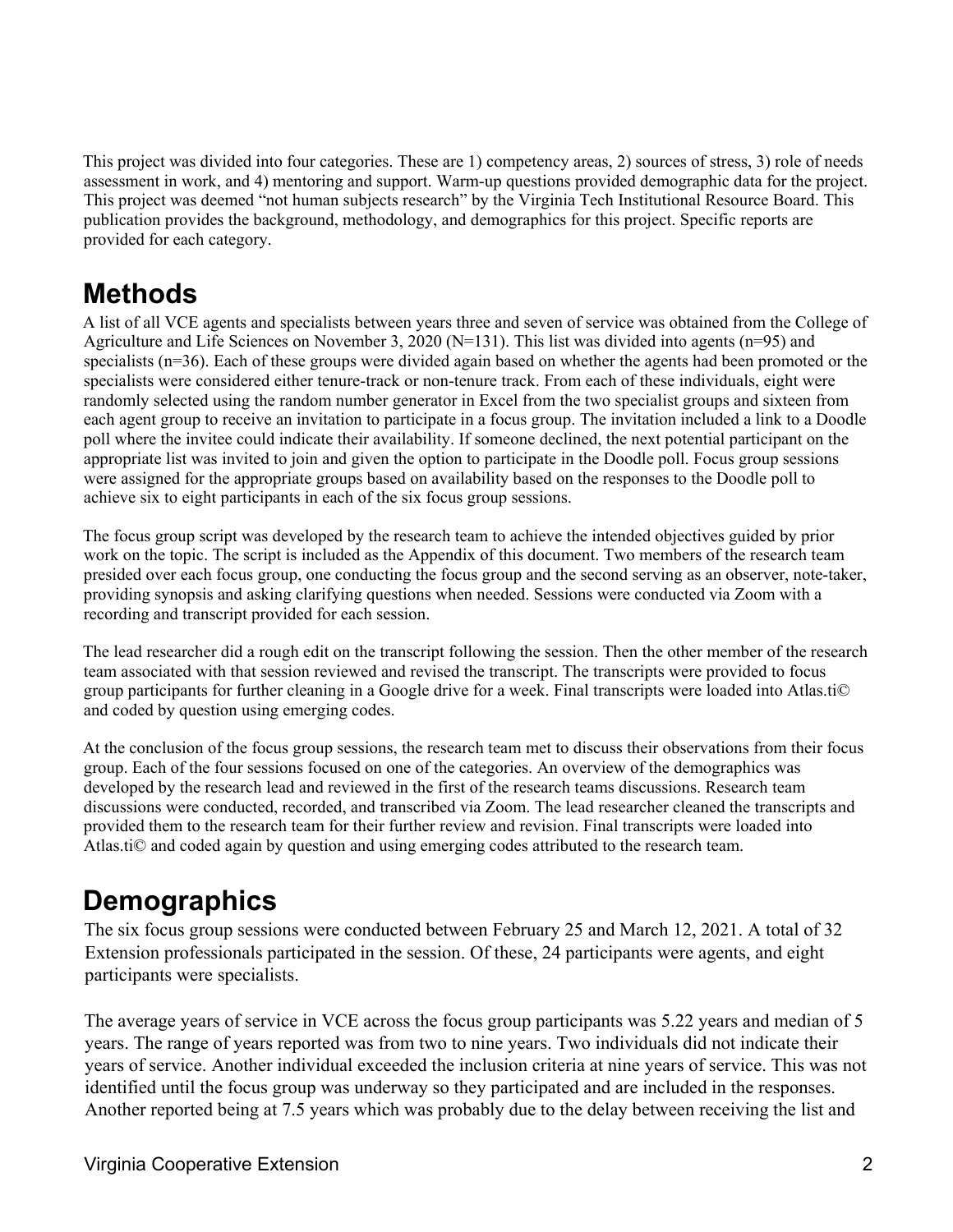conducting the focus groups. This person was also included in the focus group and responses. Similarly, two individuals reporting 2 and 2.5 years were included.

Areas of specialization identified by agents were 4-H (33%), Agriculture & Natural Resources (21%), Family and Consumer Sciences (17%), Horticulture (12%), SNAP-Ed (13%), and Food Safety (4%). In addition, agents defined their expertise in agricultural tourism, animal science, commercial horticulture, education, food safety, horticulture, leadership development, life skills, local foods, nutrition, physical activity, public speaking, and STEM. Areas of specialization identified by the specialists were Applied Animal Behavior, Economic Development, Financial and Economic Well-being, Food Microbiology and Produce Safety, Research and Evaluation, Row Crop Entomology and Weed Science. Specialists also defined their expertise in curriculum development; dogs; entomology related to corn, soybeans, small grains, and peanuts; foodborne pathogens; food and nutrition programs; horses; household finances and economic well-being; program development; small fruits; and weed management.

Of the agents, fourteen reported that they were promoted, eleven reported that they were not promoted yet. Another agent was unclear on the promotion process and two others did not disclose their promotion status. Of the specialists, one was promoted, one was pre-tenure, and four were in the process of pursuing either promotion or tenure. Two non-tenure track specialists expressed concern that there is not a promotion process for their positions.

Agents reported taking different paths to their current positions. One was a county paid program educator for four years prior to becoming an agent. Another began work as a 4-H/Youth Development agent and then shifted to family and consumer sciences. One took time off between stints as an agent to raise a family. Two others indicated that they are in their second career as agents, having worked previously as school teachers. One specialist shared that they were an agent prior to pursuing a PhD, returning to the organization as a specialist.

# **Appendix – Focus Group Script**

### **Professional Development Needs of VCE Mid-Career Extension Professionals** Focus

Group Script

*This project was deemed "not human subject research" by Virginia Tech IRB* 

#### **Script**

The focus group moderator will follow a standard protocol for each session that includes:

- Welcome and opening remarks Informed consent form review
- Establish guidelines
- Questions and answers period
- Wrap-Up

#### **WELCOME AND OPENING REMARKS**

Welcome, and thank you all for being here today to share with us your thoughts and opinions regarding your professional development needs as mid-career Extension faculty.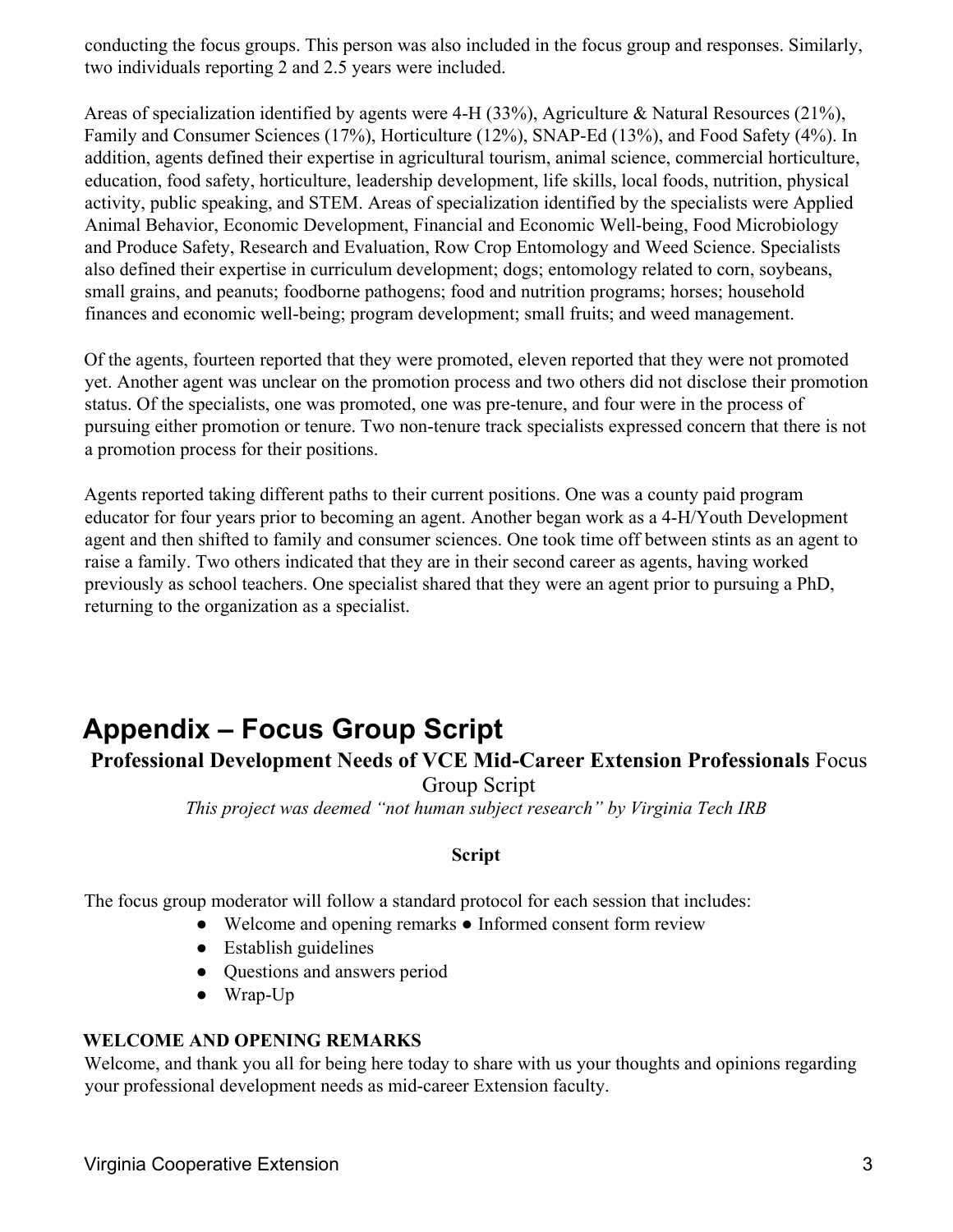I am Karen Vines, and I will facilitate our discussion group. We are going to focus our discussion today on your professional development and needs to enhance your career success. My task is to keep our conversation going, and to keep us on time.

I also want to introduce  $\leq$  insert name here $\geq$  who is also here as a facilitator, representing the leadership team of Epsilon Sigma Phi. <Insert pronoun here> will be taking notes to help ensure we don't miss any details, and may, at times, be asked to summarize the group's comments to ensure we are effectively capturing your comments.

#### **GENERAL GUIDELINES**

- As we ask questions, they will appear in the chat, so please open your chat window to follow along.
- We want an atmosphere of respect for everyone's opinions, and where everyone has a chance to speak. Let's talk one at a time, and speak loud and clear.
- We would like to spend no more than 90 minutes in this focus group meeting. We have a series of pre-formed questions, but also will leave time for your suggestions. This may cause me to occasionally interrupt you to keep the discussion focused and on track.
- Please do not use your name or names of others during our conversations. You can, however, go by your initials.
- We ask you to please be as honest with us as you can when answering questions.
- There are no right or wrong responses to the questions; we just want your thoughts and opinions.
- If you have a question about the process at any time, please do not hesitate to stop and ask questions.
- Please silence or turn off all electronic devices. We sincerely appreciate your attention to this focus group.
- We request that everyone respect the group by not repeating what is said during this focus group outside of this experience.
- This discussion will be recorded on Zoom and with a digital audio recording device to ensure we capture all of your thoughts and suggestions. We will not link your identity to any of your comments.
- Lastly, you do not have to answer any questions you do not want to and you can stop your participation at any time if you feel uncomfortable.

#### **Focus Group Questions**

#### **Warm-Up**

- 1. Let's quickly go around and share a few facts so that you all can understand the make-up of our group:
	- a. What is your title?
	- b. What is your area of expertise?
	- c. How long have you worked in Virginia Cooperative Extension?
	- d. Where are you in terms of the promotion or tenure process?

**Meeting Needs of VCE mid-career Extension faculty related to competency areas –** Berven et al. (2020) identified five critical competency areas for Extension faculty. They include communication, educational design, leadership, professionalism, and subject matter knowledge. We would like to explore these areas. We will give you time to think about these briefly before we discuss your responses.

Virginia Cooperative Extension 4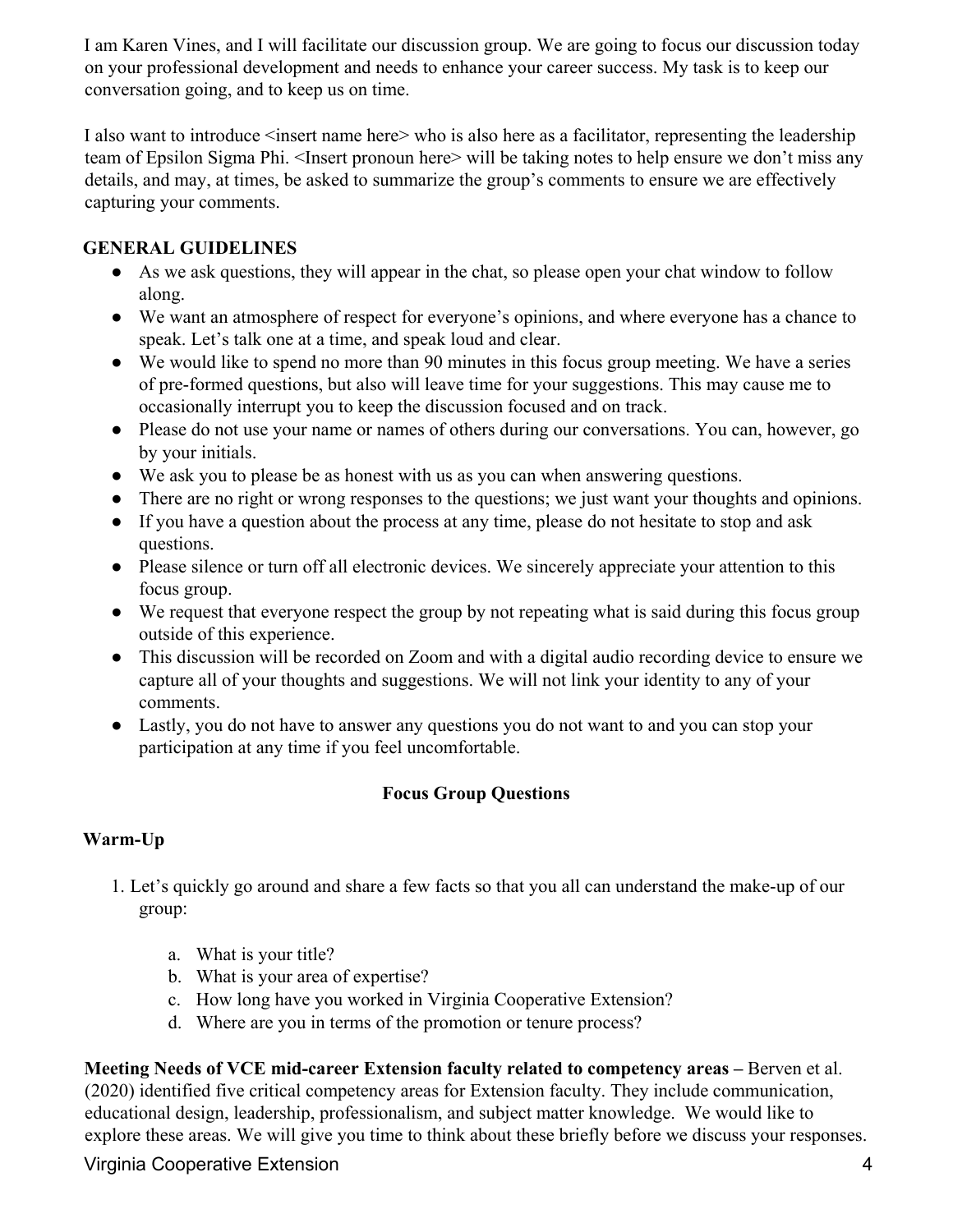- 1. In which of these areas do you feel most competent? (communication, educational design, leadership, professionalism, subject matter knowledge)
	- a. How have you developed your competency in this area?
	- b. Do you see areas for your further growth in this area?
	- c. What do you see as sources of support for achieving further growth in this area?
- 2. In which of these areas do you feel least competent? (communication, educational design, leadership, professionalism, subject matter knowledge)
	- a. Why do you feel least competent in this area?
	- b. What sources of support have you had in this area?
	- c. What are some challenges you have faced in this area?
	- d. What could VCE do to help you increase your competence in this area?
- 3. What other competencies do you need support to help develop?

**Sources of stress -** A 2019 study of Extension educators by Donaldson & Franck identified four categories as sources of stress. They are 1) over engagement with work, 2) challenging work schedules, 3) supervising others, and 4) uncertain funding.

- 1. Talk about times when you feel stress associated with your work?
- 2. What mechanisms do you use to overcome or alleviate stress?
- 3. What could VCE do to help you feel less stress?

**Role of needs assessment** – Powers et al. (2017) found that thorough community needs assessment helped Extension professionals focus their efforts in priority in areas and achieve better work-life balance. (Community can be place-based or geographically-defined or defined around a common interest.)

- 1. What methods do you use to assess the needs of your community?
- 2. What are the benefits and/or challenges associated with the methods you use for needs assessment?
- 3. How do your needs assessment findings connect with your unit or departmental Extension priorities?
- 4. What could VCE provide to assist you with needs assessment?

**Mentoring & Support –** This project is sponsored by a grant provided by National Epsilon Sigma Phi and has been developed through a partnership with Virginia Epsilon Sigma Phi. Epsilon Sigma Phi has often been referred to as "the Extension veterans' organization." Epsilon Sigma Phi works across program areas, topics, and across administrative and professional ranks to provide opportunities for networking and professional development in many of the areas discussed previously not related to subject matter expertise (communication, educational design, leadership, professionalism, emerging topics, etc.).

- 1. Please describe your mentoring experience since joining VCE.
- 2. Please describe your involvement in professional organizations or associations.
- 3. How might ESP support you in your professional development outside your subject matter area?

### **Describe Mid-Career Agents' Perceptions of Organizational Support and Effectiveness**

- 1. How does your current position fit into your long-term career goals?
	- a. What challenges sometimes make it difficult for you to think of this position as a longterm career?
	- b. What factors make you consider this position as a long-term career?
- 2. Do you hope to move to different roles within the organization? (other units, district director, administrator, specialist, unit coordinator, other program areas, AREC)

Virginia Cooperative Extension 5